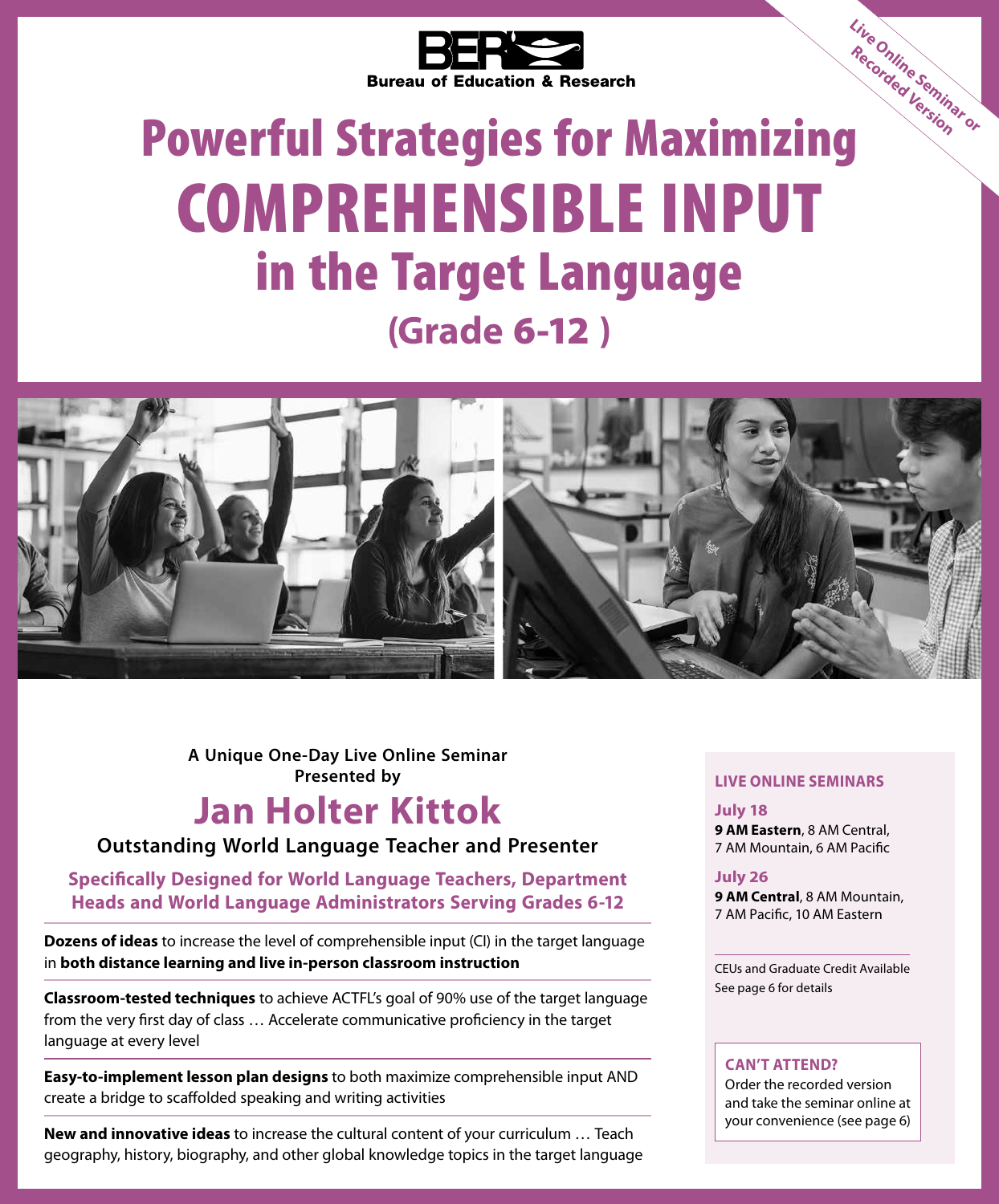### **Ten Key Benefits of Attending**

"Jan is a very dynamic speaker."

**– HILARY UNGARO, WORLD LANGUAGE TEACHER**



#### **Who Should Attend**

World Language Teachers, Department Heads and World Language Administrators Serving Grades 6-12

#### **1. Establish an Engaging In-Person or Online Environment Using Target Language from the First Day of Class**

Set clear expectations and establish a classroom environment where students feel comfortable navigating this new world … Learn how to directly teach your students the language survival skills they need to journey into the target language world right along with you whether you're teaching in-person or online

- **2. Understand Why and How Comprehensible Input (CI) Works** Experience firsthand how brain-based learning and second language acquisition theory support all the strategies and techniques presented in this seminar
- **3. Foster Fluency by Presenting Language in the Context of Story** Stories and narratives provide meaningful contexts that can make language more comprehensible … When learners see and hear the language used in stories from the

target culture, stories created for the classroom or nonfiction informational narratives, they see how the language works naturally in the real world

#### **4. Teach the Target Culture in the Target Language**

Micro distance learning demonstrations throughout the seminar will model how to teach topics such as geography, biography or history in the target language – even with novice language learners

#### **5. Lower the Affective Filter to Promote Optimal Language Acquisition in Your In-Person or Online Classroom**

Learn a variety of strategies to increase the level of comfort and time both you and your students spend speaking the target language

#### **6. Design Activities Aligned with Your Students' Language Skill Levels**

As your students acquire language, they need opportunities to use their new language with tasks that match what they are able to do successfully, in an environment that encourages risk-taking … Demonstrations and examples will show you how to make smooth transitions from language input to language output teaching online or in-person

#### **7. Accelerate Functional Fluency in the Target Language**

Learn proven ways to tap into the power of music through songs, chants, choral readings and teacher read-alouds … Learn how attention to the musicality of spoken language accelerates the development of natural language fluency

**8. Motivate ALL Students, Even Your Most Reluctant Language Learners** Nothing motivates like success! We all learned our first language through Comprehensible Input … CI methods make the target language accessible to every student … Early success will motivate them to keep on learning more

#### **9. Guide Students to Construct Greater Meaning of the Target Language**

As students encounter language they can understand, they begin to better recognize language patterns … Students will learn how the language works instead of just learning the rules

### **10. Receive an Extensive World Language Teaching Digital Resource Handbook**

Each participant will receive an extensive digital handbook filled with dozens of practical ideas, timesaving planning templates and a narrative recap of all the seminar's key points … You'll be ready to increase the amount of comprehensible target language used in your classroom whether you're teaching in-person or online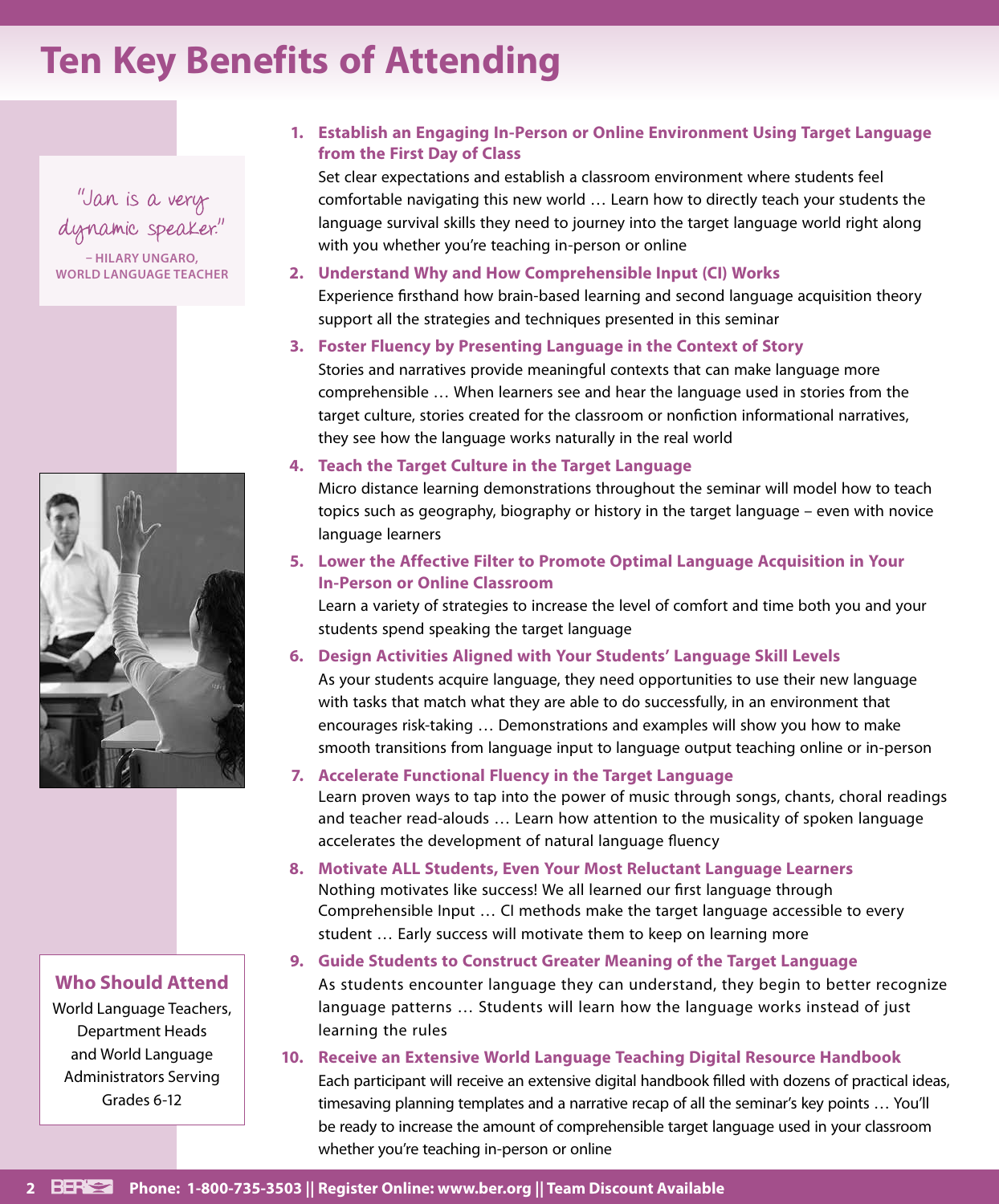### **Outstanding Strategies You Can Use Immediately**

### **What You Will Learn ...**

- **• Highly effective strategies** for increasing the level of comprehensible input in every world language class you teach **in the classroom or online**
- **• How to stay in the target language** AND have your students understand
- **• Numerous quick and easy formative assessments** to check for understanding
- **• How you can vary task difficulty and the level of support** given to students to scaffold and differentiate their learning experiences
- **• Engaging activities that lower the affective filter** and will help you use the target language almost exclusively from the day your students enter the classroom or log into your course
- **• Dozens of comprehensible input strategies** that foster a language learning environment where all students are comfortable to experiment and take academic risks
- **• Innovative questioning techniques** that will extend conversations by guiding students towards more sophisticated language use
- **• How to teach grammar in a natural, whole language context**, allowing students to get a sense of how the language works versus memorizing isolated rules
- **• Timesaving ways to organize the learning cycle**: create, assign, engage students, and provide feedback
- **• Sheltered language techniques** that open the door for teaching target culture content topics in the target language at any level
- **• The power of story and narrative** contexts to make language comprehensible and increase the rate of language acquisition





"Anything new can be overwhelming, but the way Jan presented CI was well organized and seemed doable. The entire seminar was captivating and enjoyable."

**– CINDY CONNORS, SPANISH TEACHER**

### **Practical Ideas and Strategies**

You've heard the expectations for today's world language classroom: stay 90% in the target language, engage all learners, embed lessons with meaningful cultural content, get your students speaking and writing accurately but let go of the way you were taught grammar and now adapt your content to online learning environments. Today's professional standards set a high bar for world language teachers. This seminar will go beyond talking about topics by showing you HOW to utilize the techniques and strategies yourself. In this seminar, award-winning world language teacher **JAN HOLTER KITTOK** models comprehensible input mini lessons that will engage you through experiential learning as a novice language learner – the same principles that are easily adapted to work with higher language levels. Every strategy is followed by research-based insights and step-by-step explanations so you can immediately adapt ideas to your classroom – any age group, any language or any language level.

*You will leave this seminar with an extensive world language teacher digital resource handbook and dozens of strategies and time-saving planning templates you will be able to use immediately to increase the level of comprehensible input in all your world language classes.*

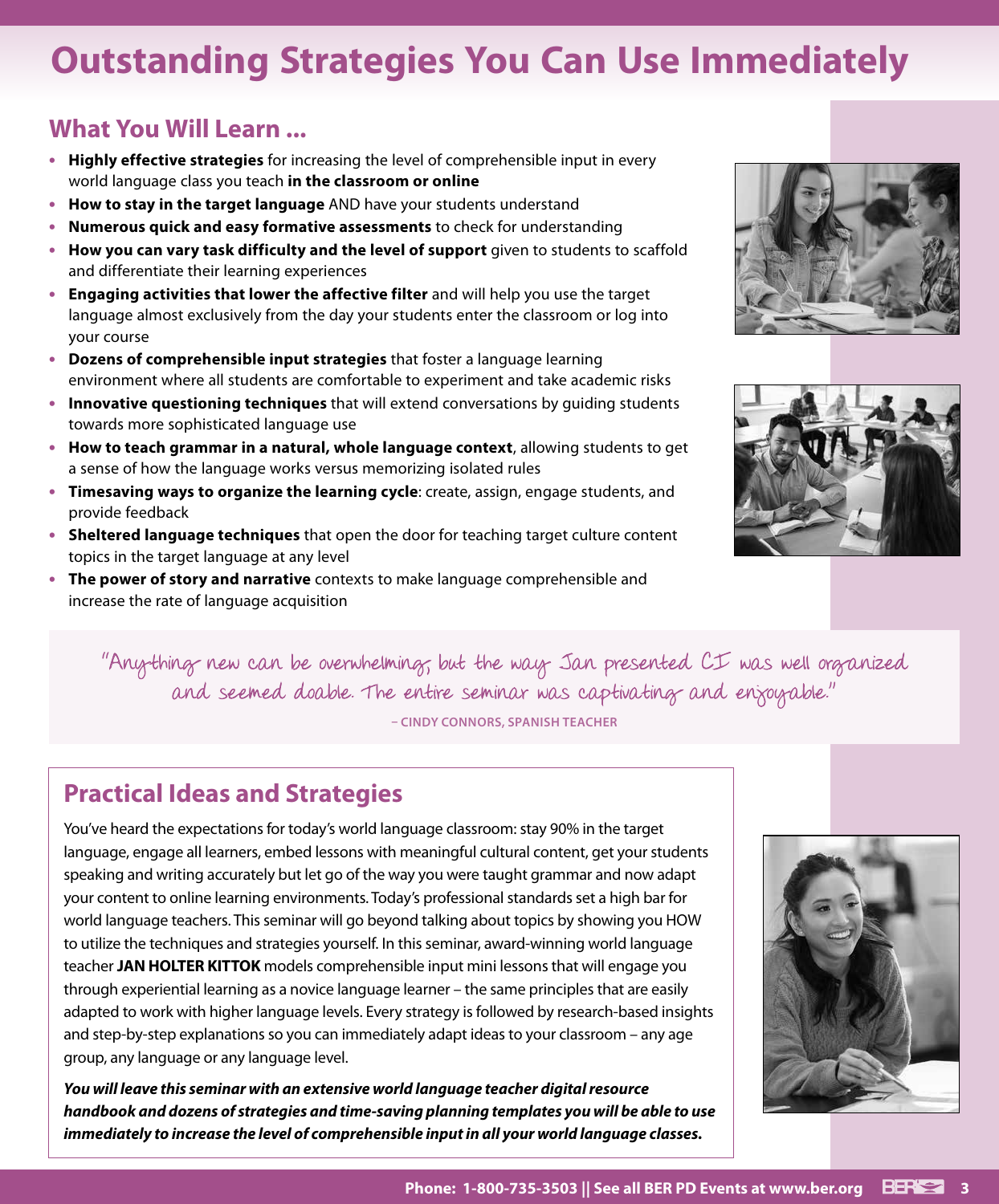### **A Message From Seminar Leader, Jan Holter Kittok**



### **Uniquely Qualified Instructor**

**JAN HOLTER KITTOK** is an experienced foreign language teacher and sought-after presenter whose lively and thought-provoking seminars consistently receive rave reviews. She is a knowledgeable and intuitive foreign language teacher and educational leader. Janice is a recipient of her state's prestigious Narvaéz Award for Excellence in the Teaching of Spanish and the Emma Birkmaier Award for Outstanding Language Educator. In addition, the Central States Conference on the Teaching of Foreign Languages recognized Janice with the Founders Award. Her professional conference presentations have been honored with the "Best of State" and "Best of Central States" titles. Every participant will leave the seminar with a copy of her most recent work, *Powerful Strategies for Maximizing Comprehensible Input in the Target Language (Grades 6-12)*, the extensive digital resource handbook specifically developed for this seminar.

Dear Colleague:

My professional journey as a world language educator has led me to many places and people at just the right time. Throughout the seminar, I will be sharing the many "Aha moments" I have learned along the way with the hope that these insights will also guide you in your journey. My lessons are drawn from a variety of teaching experiences: positions in elementary, secondary and college classrooms, immersion camps, study abroad programs, administration and teacher training. And now, like many of you, I am adapting everything I do to teaching in an online learning environment.

In one of my "Aha" moments, I was teaching an advanced high school Spanish class, starting a unit on the work of Pablo Picasso and the Spanish Civil War. I asked the class to start listing everything they knew about Spain. Expecting to fill a whiteboard with bullet points, I was flabbergasted when group could barely create a meager list of mostly superficial cultural items. What cultural content had my colleagues and I been presenting to these students in the several years we had them in our program? Why hadn't we been teaching them about the target culture, building a solid foundation of background knowledge so they could interpret and understand deeper cultural content? Why did we wait to teach these topics at the upper levels when our colleagues who teach English Language Learners teach content in the learners' new language from the start? The answer – world language teachers didn't see it as possible.

I have designed this seminar to share with you the very best ways I have discovered and developed over the course of my teaching career to increase the level of comprehensible input in every language level. I will share with you very practical ways to lower the affective filter and make the target language more understandable from the first day students enter your world language classroom. I'll share proven ways you can teach content in the target language from the very beginning of level 1. The strategies I share with you will not only boost your students' proficiency in the target language but will also expand their background knowledge of target culture as well. Teachers of any grade, any level and any language will be able to use these strategies immediately when they return to their classroom.

Sincerely,

Jan Holter Kittok

Jan Kittok

P.S. I invite you to grab your professional passport and join me for an idea-packed day trip. Leave room in your bag to return with oodles of **fresh, practical ideas**.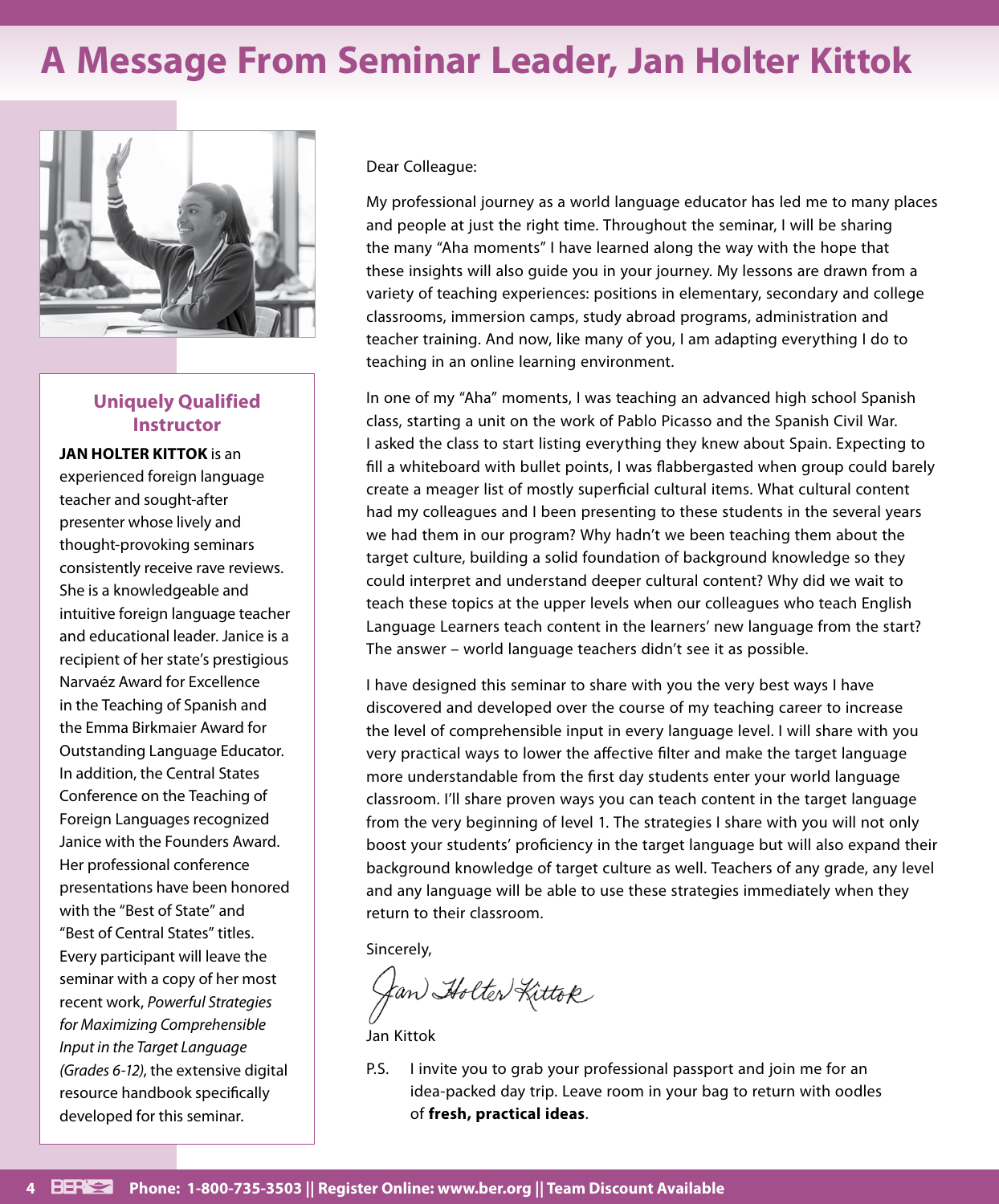### **What Your Colleagues Say About Jan Holter Kittok**

*"Fantastic! I knew I had gotten more than my money's worth within the first hour. I have attended a few other CI events, but Jan made it seem more interesting and accessible."*

**Alicia Jekel, World Language Teacher**

*"Jan was obviously very knowledgeable and passionate, making it easy to embrace the concept of comprehensible input. The day flew by."* **Kim Brown, H.S. Spanish Teacher**

*"Very well organized. Very interesting! Finally, a seminar that allowed me to experience teaching strategies through the eyes of a student!"* **Patty McGrath, World Language Teacher**

*"Jan is a wonderful facilitator, and she gave me strategies I will use in class tomorrow. The combination of her depth of knowledge and her practical approach to language learning made this seminar valuable on multiple levels."* **Kristina Snavely, HS Spanish/English Teacher**



*"Excellent examples and illustrations of how language acquisition can be done in a very different way – her method will really interest many more students."* **Josephine Tracey, French Teacher**

*"Very lively presentation! Jan is engaging and entertaining. She brings a whole new world of possibilities to teaching a foreign language."* **Ana M. Garcia, Spanish Teacher**

*"Jan presents research-based, excellent content with practical strategies for the classroom."* **Julie Hansen, Spanish/Latin Teacher**

*"Great hands-on information, how to incorporate it into your plans and how to help your students succeed."* **Francesca Rector, Spanish Teacher**

*"I appreciate Jan's insights and knowledge. I learned a lot of strategies I need in my class."* **Eunice Moreno, Spanish Teacher**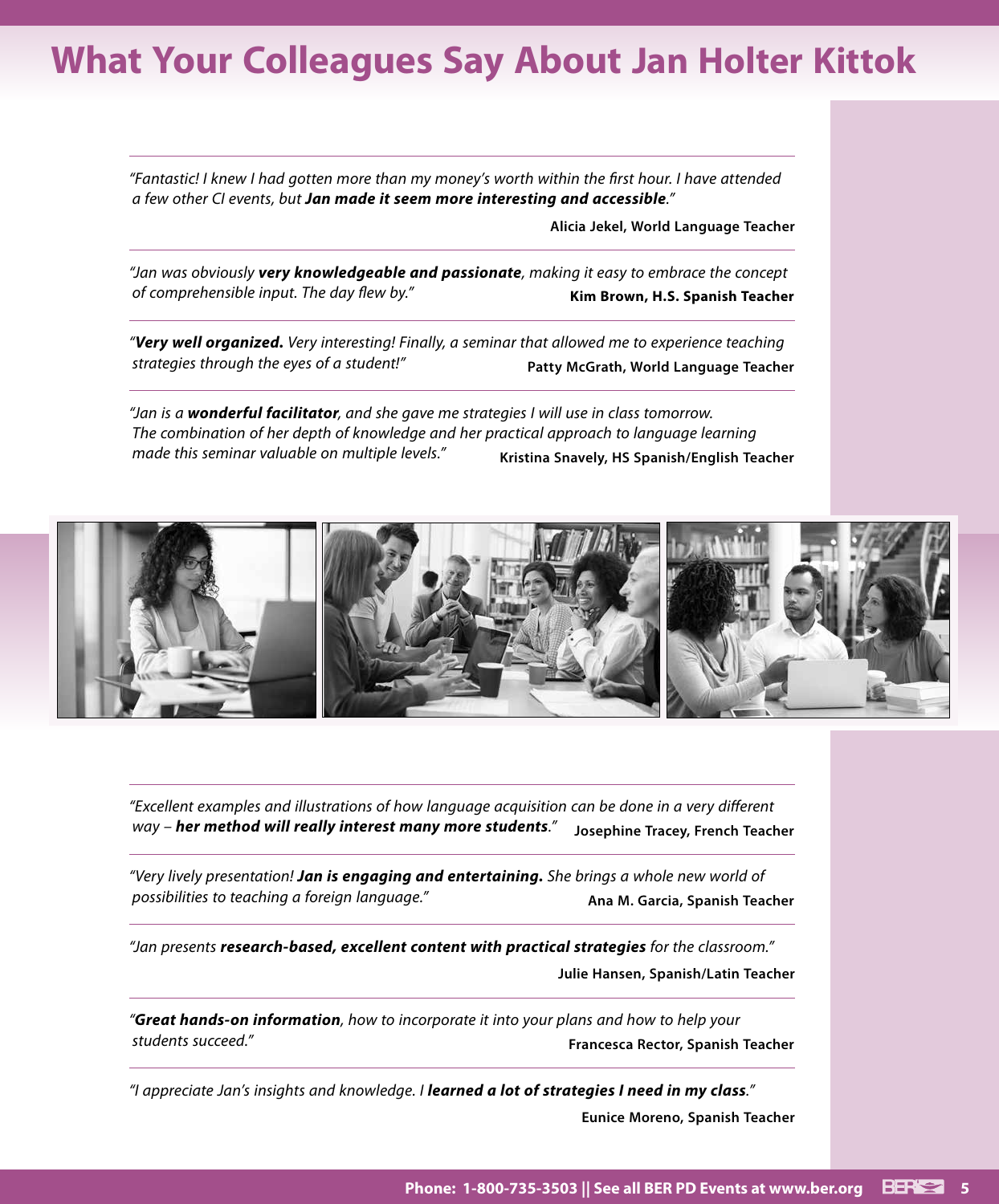### **Special Benefits of Attending**



"Unbelievable! I can't wait to implement some of Jan's ideas in my classroom." **MERCY SOTO, SPANISH TEACHER**

### **On-Site Training**

Most BER seminars can be brought to your school or district in-person or online. See the options at www.ber.org/onsite or call 877-857-8964 to speak to one of our On-Site Training Consultants.

### **Extensive Digital Resource Handbook**

Each participant will receive an extensive digital resource handbook giving you access to countless strategies. The handbook includes:

- Timesaving outlines for easy-to-create culturally rich and comprehensible lessons in the target language in-class and online
- The key principles of brain-based language acquisition and how they apply to classroom practice
- Descriptions of all activities presented in the seminar with variations for all levels of instruction in-class and online
- Step-by-step guidance for designing lessons with comprehensible input strategies that lead to successful student output in the target language
- Unique tips and tricks for teacher success when implementing the strategies demonstrated in the seminar

### **Consultation Available**

Jan Holter Kittok will be available for consultation regarding your questions and the unique needs of your own world language program.

### **Share Ideas with Other Educators**

This seminar provides a wonderful opportunity for participants to share ideas with other educators interested in increasing the behavior and learning of their students.

### **Meet Inservice Requirements / Earn State CEUs**

Participants of Live Online Seminars and those completing the Recorded Version online can receive a certificate of participation that may be used to verify five continuing education hours. For details about state CEUs available, visit www.ber.org/ceus

### **Earn One to Four Graduate Semester Credits**

Up to four graduate level professional development University of Massachusetts credits are available with an additional fee and completion Global Anonprofit of follow-up practicum activities. Details for direct

enrollment with University of Massachusetts Global will be available at this program.

### **Can't Attend?**

### **Other Professional Development Options:**

### **Recorded Version of the Seminar**

A video recorded version of this seminar will be available to take online at your convenience. You'll have access to the entire course and to the extensive digital resource handbook. Optional CEUs and graduate credit available. To enroll, see registration form on page 7.

### **Related On-Demand Online Courses**

Related On Demand Video-Based Online Learning courses, *Enhancing Spanish Language Instruction: Practical Activities to Strengthen Your Students' Proficiency in Spanish,* for Grades 6-12, *101 Best Strategies for Teaching World Languages,* for Grades 4-12, and other related courses are available for immediate registration. To enroll, visit www.ber.org/online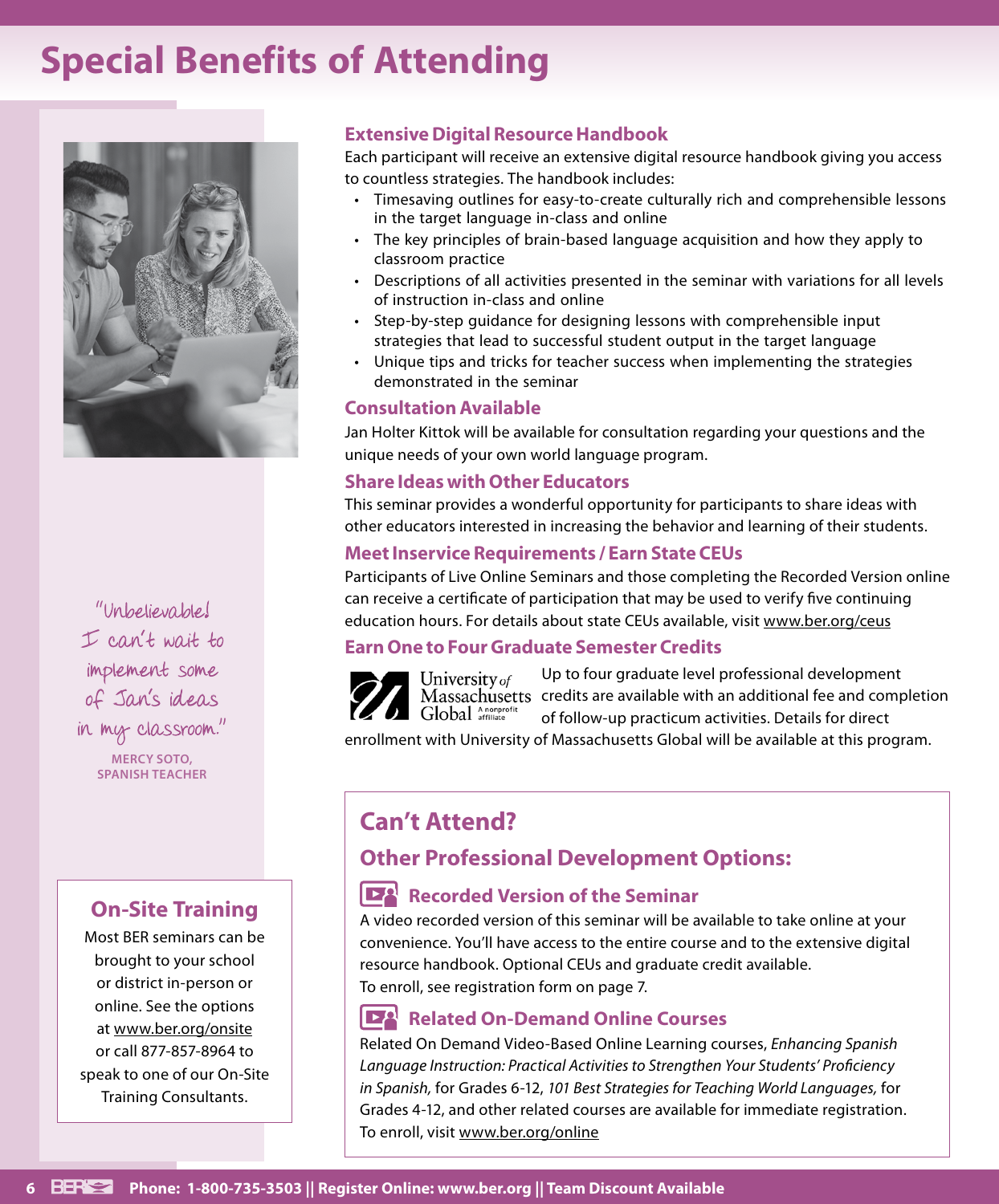### Powerful Strategies for Maximizing COMPREHENSIBLE INPUT in the Target Language **(Grades 6-12)**

| <b>Registration (FIK2M1)</b>                                                                                              | <b>FIVE EASY WAYS TO REGISTER:</b>                                                                                                                 |
|---------------------------------------------------------------------------------------------------------------------------|----------------------------------------------------------------------------------------------------------------------------------------------------|
| 1. LIVE ONLINE: July 18, 2022 (Start time: 9 AM Eastern)<br>2. LIVE ONLINE: July 26, 2022 (Start time: 9 AM Central)<br>□ | <b>REGISTER ONLINE at: www.ber.org</b>                                                                                                             |
| $-$ or $-$<br>3. I'd like to order the recorded version of this seminar                                                   | <b>EMAIL this form to: register@ber.org</b>                                                                                                        |
| <b>FIRST NAME</b><br>M.I.<br><b>LAST NAME</b>                                                                             | PHONE toll-free: 1-800-735-3503<br>(Weekdays 5:30 am - 4:00 pm Pacific Time)                                                                       |
|                                                                                                                           | FAX this form to: 1-425-453-1134                                                                                                                   |
| POSITION, SUBJECT TAUGHT<br><b>GRADE LEVEL</b>                                                                            | <b>MAIL this form to: Bureau of Education &amp; Research</b><br>915 118th Avenue SE . PO Box 96068<br>Bellevue, WA 98009-9668                      |
| SEMINAR LOCATION NUMBER: _<br>(Please see list above)                                                                     | <b>Program Hours</b>                                                                                                                               |
| List additional registrants on a copy of this form                                                                        | All Live Online Seminars are scheduled 9:00 a.m. - 3:30 p.m. in the                                                                                |
| <b>SCHOOL NAME</b>                                                                                                        | time zone indicated. Check in 15 minutes prior. Registrants will be sent<br>login information by email four days before their Live Online Seminar. |
| <b>SCHOOL MAILING ADDRESS</b>                                                                                             | Fee                                                                                                                                                |
|                                                                                                                           | The registration fee is \$279 per person, \$259 per person for groups of<br>three or more registering at the same time. Call us at 1-800-735-3503  |
| <b>CITY &amp; STATE</b><br><b>ZIP CODE</b>                                                                                | for groups of ten or more. Payment is due prior to the program.                                                                                    |
|                                                                                                                           | Fee includes seminar registration, a certificate of participation and<br>an extensive digital resource handbook. The fee is the same for           |
| <b>SCHOOL PHONE NUMBER</b><br>HOME PHONE NUMBER                                                                           | Live Online Seminars or Recorded Seminars.                                                                                                         |
|                                                                                                                           | <b>Further Questions</b>                                                                                                                           |
| Registration confirmations and login details are sent via e-mail                                                          | Call the Bureau of Education & Research (800) 735-3503 or visit                                                                                    |
| E-MAIL ADDRESS (REQUIRED FOR EACH REGISTRANT)                                                                             | us online at www.ber.org. The Bureau is North America's leading<br>presenter of PD training for professional educators. Programs                   |
|                                                                                                                           | are based on sound research, are highly practical in content and<br>consistently receive excellent evaluations.                                    |
| <b>HOME MAILING ADDRESS</b>                                                                                               |                                                                                                                                                    |
|                                                                                                                           | <b>Cancellation/Substitutions</b><br>100% of your paid registration fee will be refunded if you can't attend                                       |
| <b>CITY &amp; STATE</b><br>ZIP CODE                                                                                       | and notify us at least 10 days before the seminar. Late cancellations<br>made prior to the event date will be refunded less a \$15 service fee.    |
|                                                                                                                           | Substitutions may be made at any time without charge.                                                                                              |
| <b>IMPORTANT - PRIORITY ID CODE: EFIK2M1</b>                                                                              | <b>Program Guarantee</b>                                                                                                                           |
|                                                                                                                           | We stand behind the high quality of our programs by providing the<br>following unconditional guarantee: If you are not satisfied with this         |
| <b>METHOD OF PAYMENT - Team Discount Available</b>                                                                        | program, we'll give you a 100% refund of your registration fee.                                                                                    |
| The registration fee is \$279 per person,<br>for teams of three or more registering at the same time, the fee is \$259    |                                                                                                                                                    |
| per person. Payment is due prior to the program. No cash, please.                                                         |                                                                                                                                                    |
| $\Box$ A check (payable to <b>Bureau of Education &amp; Research</b> ) is attached                                        |                                                                                                                                                    |
| $\Box$ A purchase order is attached, P.O. # $\Box$<br>(Be sure to include priority ID code on the P.O.)                   |                                                                                                                                                    |
| □ MasterCard<br>$\Box$ VISA<br>$\Box$ Discover<br>$\Box$ Charge my:                                                       |                                                                                                                                                    |
| MO/YR                                                                                                                     |                                                                                                                                                    |
| (Found on back of card)                                                                                                   |                                                                                                                                                    |
|                                                                                                                           |                                                                                                                                                    |
| Please print name as it appears on card                                                                                   | FIK2M1<br>© 2022 Bureau of Education & Research. All rights reserved.                                                                              |